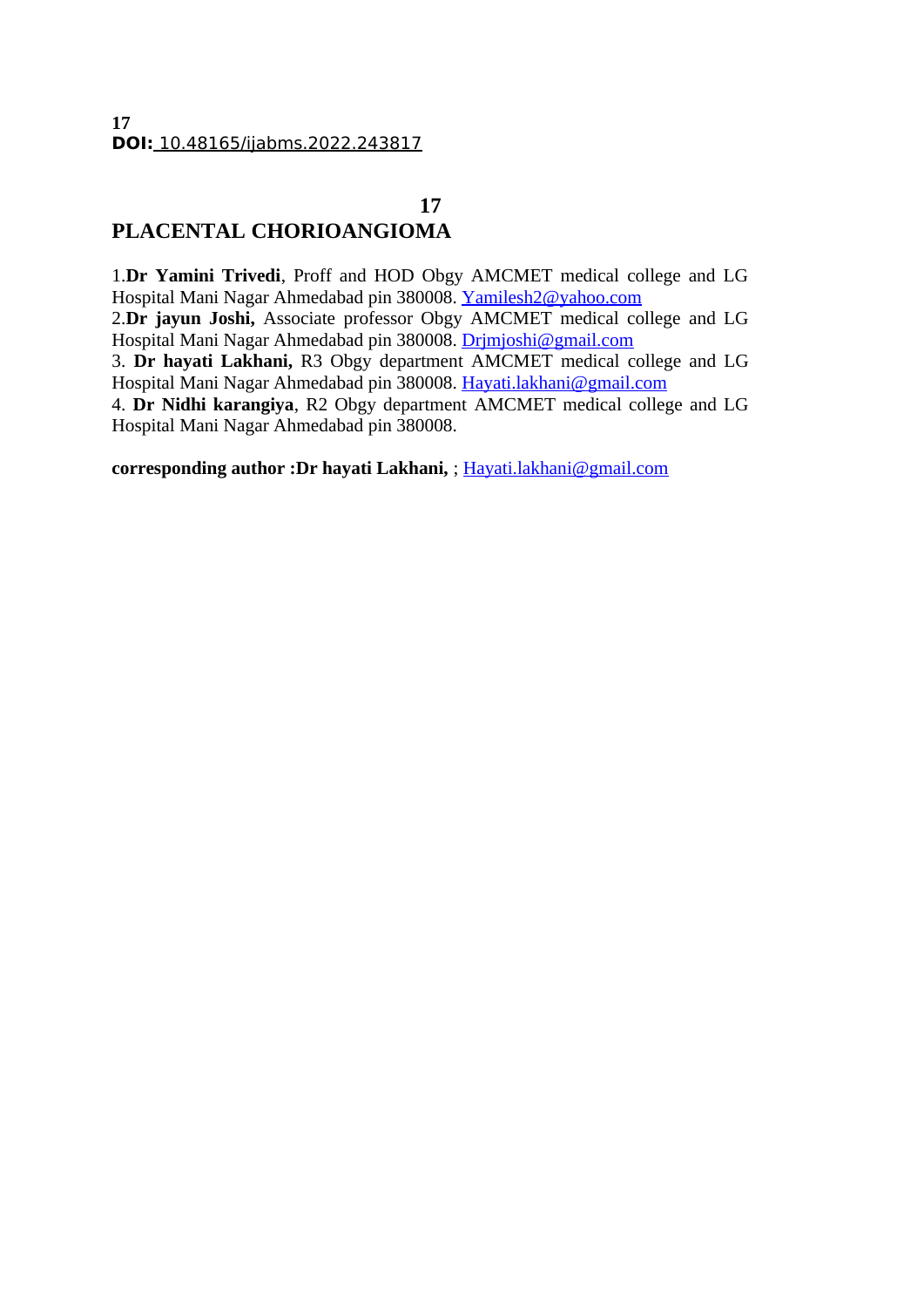#### **ABSTRACT:**

#### **Introduction :**

 Placental Neoplasms are classified in to two categories based on their origin: Trophoblastic and nontrophoblastic. Non trophoblastic tumors are common and benign ones include chorioangioma and teratoma. Chorioangioma of placenta is the commonest benign tumor of the placenta. It consists of a benign angioma arising from the chorionic tissue. It has been found to be associated with many serious complications such as nonimmune hydrops, congenital abnormalities, hemolytic anemia, polyhydramnios, IUGR, and IUFD.

#### **Methods:**

A 21 years old pregnant female 2nd gravida with 32 weeks of gestation presented to Ob/Gy department at L.G. Hospital with complaints of abdominal distension for 2 weeks associated with lower abdominal pain for 2 days. She had a history of one full term normal delivery without significant peripartum events. General examination was unremarkable. P/A was grossly enlarged with Fundal height more than gestational age, fetal heart rate was 144 /min. Per vaginal examination revealed 2 cm dilated and early effaced cervix with intact membrane. USG revealed a single live fetus with 32 weeks of gestation and without structural malformations and hydrops AFI of 42 cm hyperechoic mass of 8.5 \*6.5cm on placental surface, near cord insertion with hypervascularity, separate from placental tissue suggestive of placental chorioangioma. Estimated fetal weight was 1.6kg. After a course of dexamethasone, therapeutic amniocentesis was done; She developed gross polyhydramnios after 4 days of amniocentesis followed by spontaneous preterm normal labor and delivered 1.7kg live baby without peripartum complications. Histopathological analysis of the mass revealed proliferation of capillary sized vascular channels with endothelial cells, hemorrhagic and focal area of calcifications. The neonate was admitted to NICU and was discharged after a week without complications.

**Conclusion** :This case illustrates the prompt and accurate diagnosis of placental chorioangioma can help apply timely interventions improving patient outcome.

**Keywords: placental chorioangioma**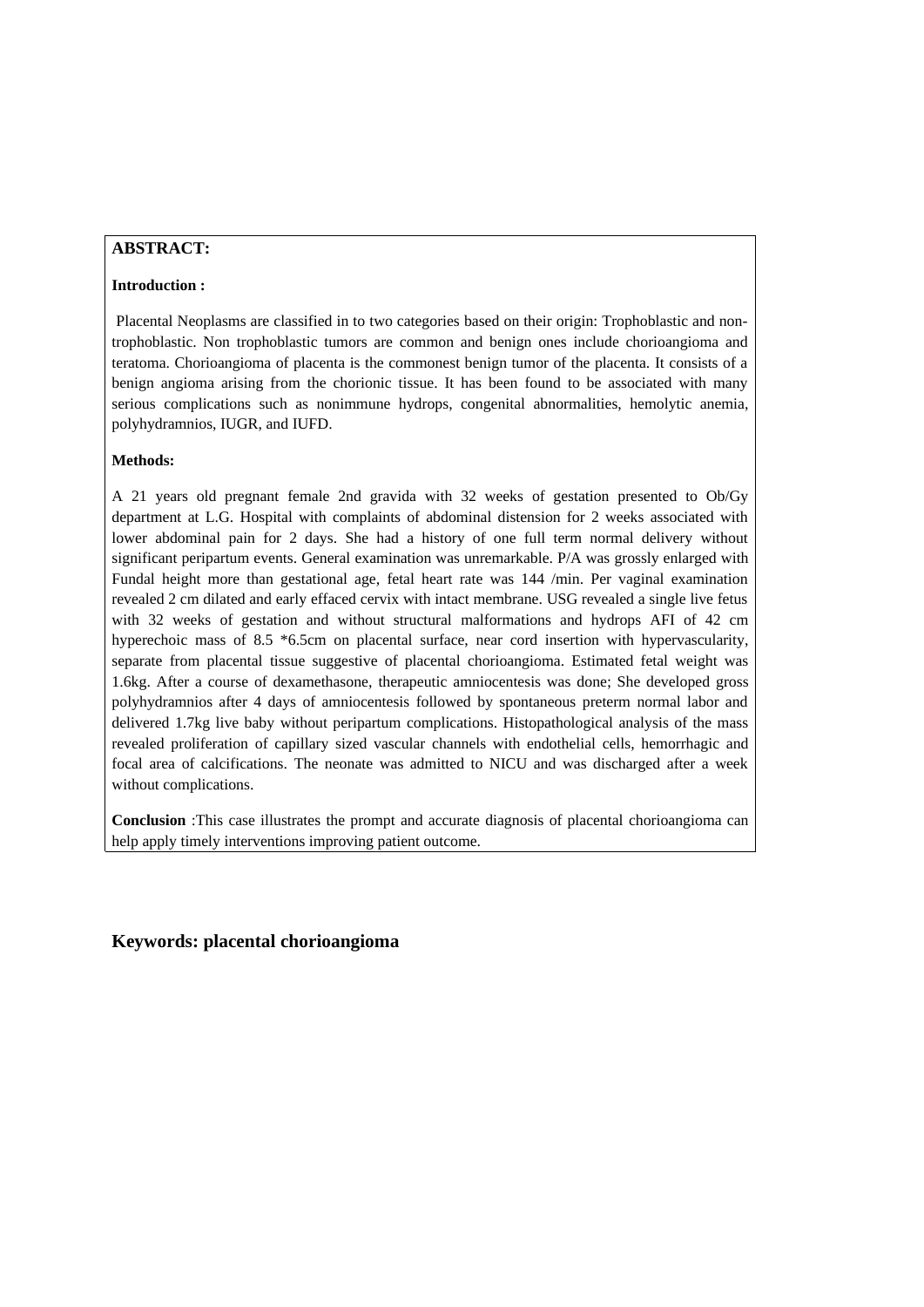## **Introduction:**

Placental chorioangioma or placental hemangioma is the most common benign nontrophoblastic tumor. It is derived from the excessive proliferation of small vessels in villous stroma with variable association of stromal solid areas. The estimated incidence of placental chorioangioma is about 1% in microscopely examined placentas. Most chorioangiomas are benign incidental findings, but as size increases, there is an increasing risk of adverse outcome due to high output heart failure (cardiomegaly, polyhydramnios, increased velocity in the middle cerebral artery, fetal hydrops) from arteriovenous shunting, platelet trapping (consumptive coagulopathy), and iatrogenic preterm delivery. In this case report we have presented this rare case of chorioangioma which was diagnosed incidentally on ultrasonography.

**Keywords:** placental chorioangioma

## **Case report:**

A 21 years old pregnant female 2nd gravida with 32 weeks of gestation presented to us with complains of:

- Excessive abdominal distension for 2 weeks
- Lower abdominal pain with respiratory discomfort for 2 days

The female had a history of one full term normal delivery without peripartum significant events. There was no other significant obstetric, menstrual, past family and personal history.

On examination:

- Vitals were within normal limits
- General examination revealed pitting edema in bilateral lower limbs extending up to medial malleolus
- Respiratory rate 24/min
- Rest general examination was within normal limits

## **Obstetric examination**

- Skin: marked stria gravidarum
- • P/A: grossly enlarged
- Fundal height was more than gestational age.
- The uterus was irritable
- fetal heart rate which was 144 /min.

 • Per vaginal examination: revealed 2 cm dilated and early effaced cervix with intact membrane.

#### **Workup**

All routine blood investigations including Complete blood counts, blood biochemistries and glucose tolerance test were normal.

USG

1) single live fetus with 32 weeks of gestation and without structural malformations and hydrops 2) Amniotic fluid index of 42 cm and single deep vertical pocket pocket of 13 cm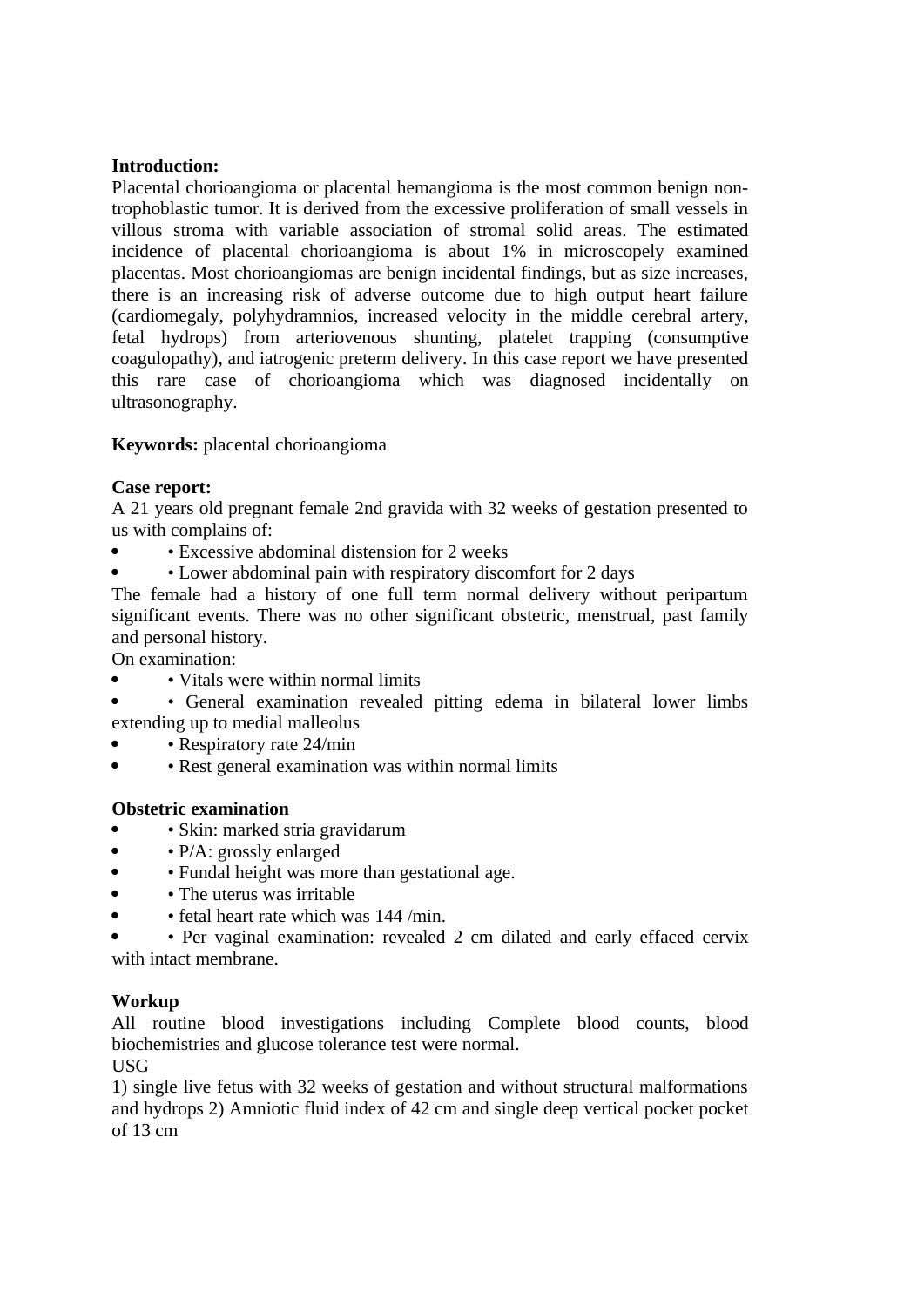3) hyperechoic mass of 8.5 \*6.5cm on placental surface, near cord insertion with hypervascularity, separate from surrounding placental tissue suggestive of placental chorioangioma

4)normal fetal Doppler and estimated fetal weight was 1.6kg.

After corticosteroids the therapeutic amniocentesis was done but again, she developed gross polyhydramnios after 4 days of amniocentesis. She had spontaneous preterm normal labor and delivered 1.7kg live baby without peripartum complications to both. As the neonate was low birth weight it was admitted to NICU and was discharged after a week without complications.

### **Placental Histopathology**

1. Macroscopic examination: There was a specimen of a single placenta measuring 24 \*18\*3 cm with attached cord and membrane. It had one well circumscribed, nodular mass is identified on fetal surface measuring 10\*9\*3.5 cm. The cut surface is brownish white, hemorrhagic and solid.The mass is well demarcated from adjacent placental disc tissue suggestive of chorioangioma.

2. Microscopic examination: Sections from nodular mass revealed proliferation of capillary sized vascular channels with endothelial cells, hemorrhagic and focal area of calcifications. No other significant pathology in placenta, cord and membrane were found.

## **Discussion:**

Neoplasms of placenta is classified in to two groups i.e., Trophoblastic and nontrophoblastic. Non trophoblastic tumors are common and benign ones include chorioangioma and teratoma. Chorioangioma was first diagnosed by Clarke in 1798. Small chorioangiomas are present in 1% of examined placenta while tumors reaching clinically evident dimension are relatively uncommon. Mostly tumors are discovered only by histology Histologically chorioangioma may be classified into 3 types i.e., vascular, cellular and degenerative. vascular is the most common type of chorioangioma. There can be maternal complications like polyhydramnios, PROM, cervical incompetence, preterm delivery, abruption, malpresentation and PPH. The possible explanations behind polyhydramnios are

1) Increased intra vascular pressure caused by blood flow obstruction by a tumor near chord leads to transudation in amniotic cavity.

2) Increase transudation may be because of large surface area of tumor.

3) Shunting of blood flow into blood vessels of tumor.

There can be fetal complications like congestive cardiac failure, thrombocytopenia, NIH, hemolytic anemia, IUGR, brain infarct, cerebral embolism, IUD, NND.

On USG the differential diagnosis of chorioangioma are:

1) Inter villous thrombi - no color flow and surrounded by placental tissues.

2) placental hemorrhage - no flow and evolves over time

3) Venous lakes - minimum flow and subtle motion

4) Gestational trophoblastic disease - cystic, heterogenous mass with abnormal or no fetus in histopathology the differential diagnosis of chorioangioma are chorioangiosis and chrioangiomatosis. Suspicious cases can be diagnosed by MRI. Large chorioangioma with low echogenicity and blood flow may undergo spontaneous infarction. Clinical outcome depends on intra tumor blood flow and fetal hemodynamics. Generally, the prognosis is good without hydrops and treatment is only required when associated with gross polyhydramnios or fetal hydropsanemia. Expectant management is recommended for in form of serial USG. In case of feto-maternal complications, possible interventions like serial fetal transfusion,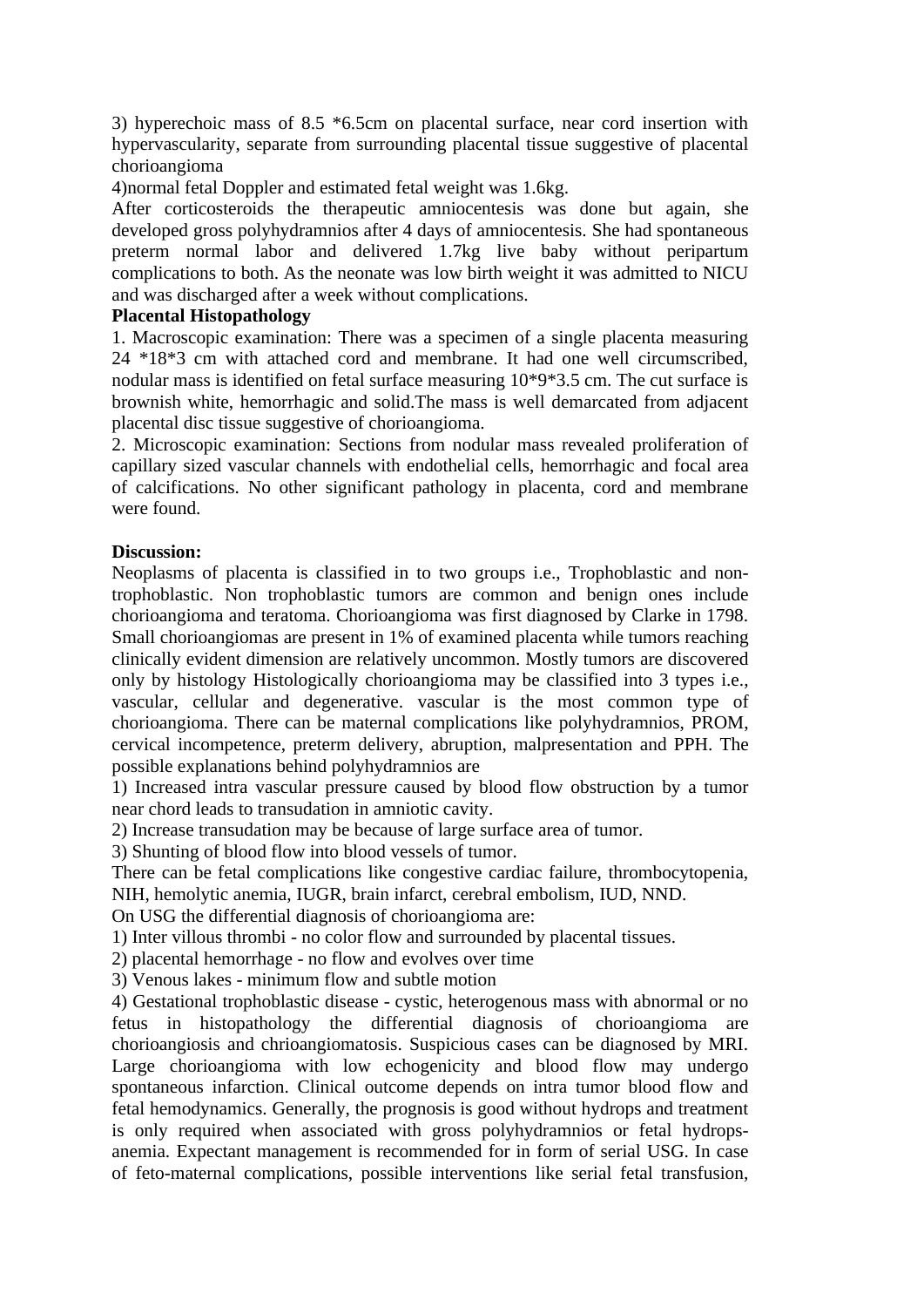laser coagulation of vessels supplying tumor, endoscopic surgical devascularization and chemo sclerosis with absolute alcohol can be used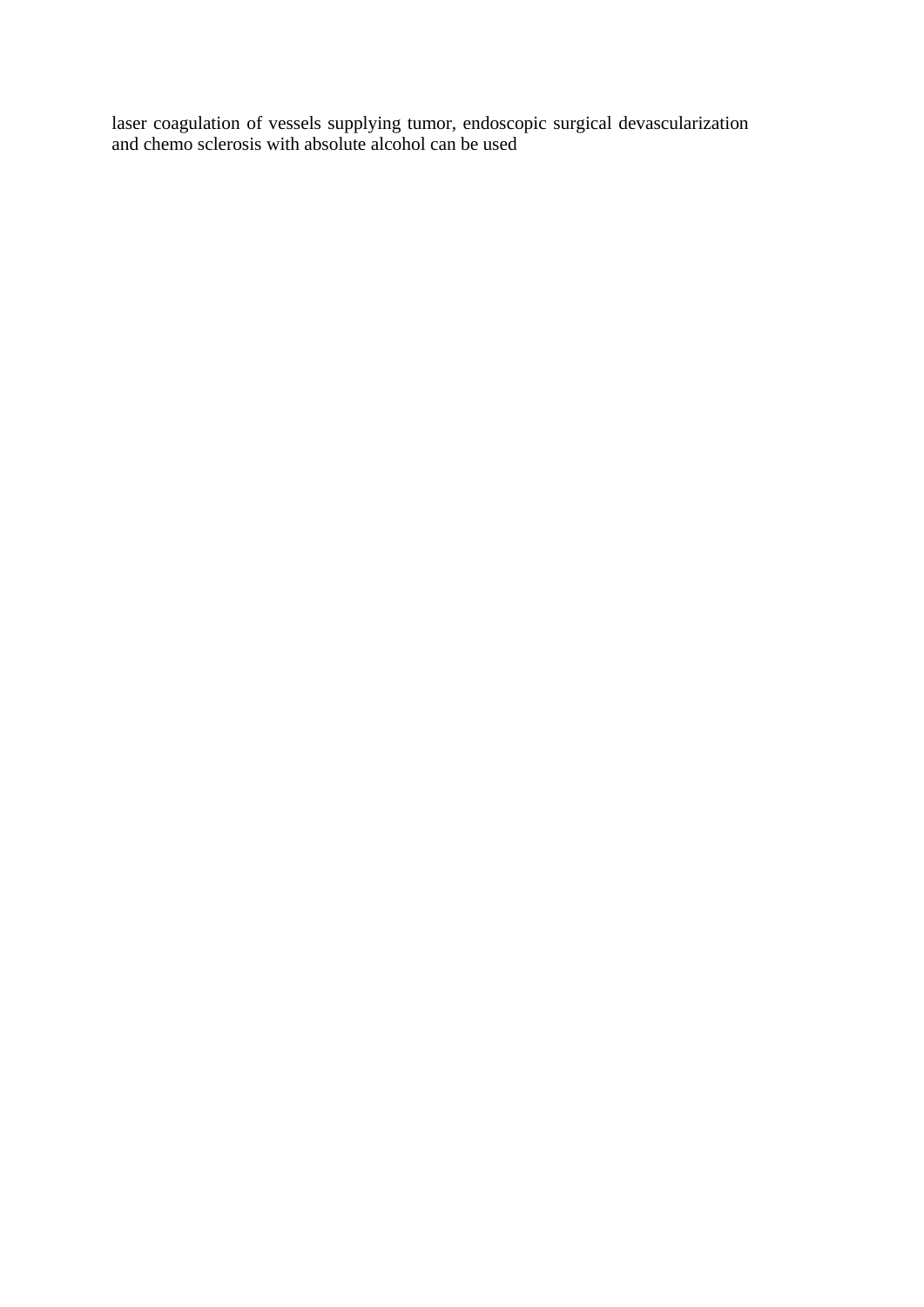## **Conclusion**

Though large chorioangiomas are a rare finding, they can progress to cause a number of fetal and maternal complications which may lead to adverse outcomes in a pregnancy. Timely and proper diagnosis by USG with Doppler can provide a window of opportunity to apply interventions and prevent adverse outcomes.

## **REFERENCES**



1) Donald school textbook of ultrasound in obs and gynec . Ch – 27(440-441)